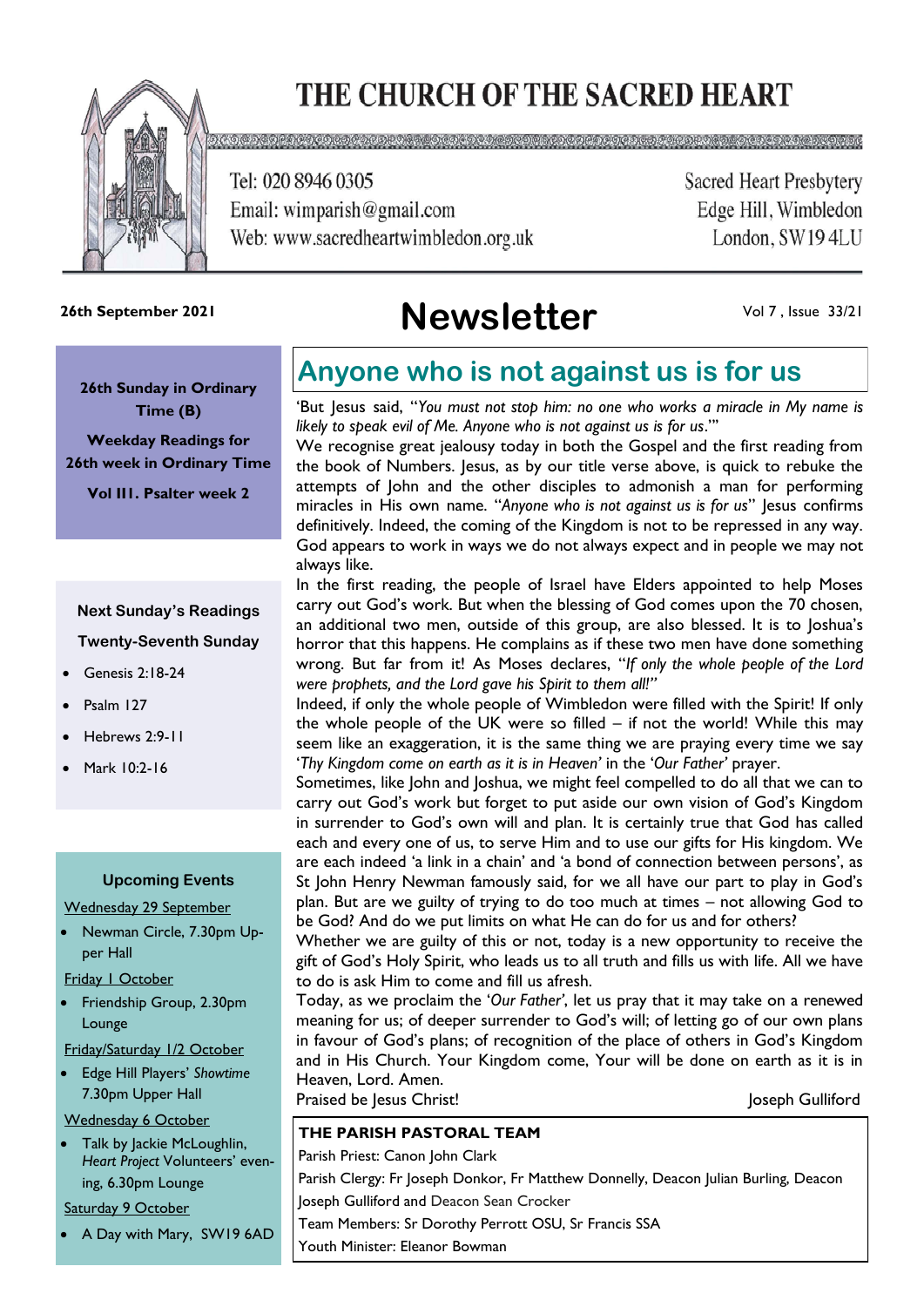#### **OCTOBER, THE MONTH OF THE HOLY ROSARY**

The month of October each year is dedicated to the Most Holy Rosary. This is primarily due to the fact that the liturgical feast of *Our Lady of the Rosary* is celebrated annually on October 7. It was instituted to honor the Blessed Virgin Mary in gratitude for the protection that she gives the Church in answer to the praying of the Rosary by the faithful.

In this month of October, let us consider this beautiful prayer of the Rosary as a means that we can use in order to draw closer to Jesus and Mary by meditating on the great mysteries of our salvation.

#### **CALLING ALL**  *HEART PROJECT* **VOLUNTEERS!**

After securing the house and submitting our application to the Home Office for final approval, we now need to learn about what is involved in sponsoring a refugee family from Syria: We are delighted that Jackie McLoughlin, the coordinator for the Sutton RC Deanery community sponsorship programme, will come and talk to our volunteers in the Parish Lounge at 6.30pm for 7pm start on Wed 6 October.

Calling all those who have expressed from the start, plus anyone who is able to spare their time to help when the family arrive (probably late November), to join us to hear from Jackie about the real challenges ahead. All volunteers will need to be DBS approved and full training will be provided. Remember, it takes a community to sponsor a family and we

NEED volunteer support. Please let David know if you will attend: [dthurst52@gmail.com.](mailto:dthurst52@gmail.com)

Page 2

## **Parish News**

#### **FR MICHAEL O'HALLORAN SJ RIP**

With great sadness we announce the passing of Fr Michael O'Halloran SI who devotedly served our parish for several years, he joined

### **Announcements**

#### **SIGNED MASSES**

Regrettably, due to a shortage of signing priests and very low attendance at recent Signed Masses, it has been decided to suspend the Signed Masses in the Sacred Heart Church for now.

#### **NEWMAN CIRCLE**

The Wimbledon Newman Circle is holding a talk on Wednesday 29 September at 7.30pm in the Upper Hall. The Speaker is Fr Michael Holman SJ who attended Donhead and Wimbledon College as a pupil & in due course became Headmaster of the College, subsequently he became Provincial of the Jesuit Province in GB and then Principal of Heythrop College, London. He is an excellent speaker who will explain the Papal Encyclical '*Fratelli Tutti*' on Fraternity & Social Friend-

the staff of our parish in 2012 and then retired in Community, religious, 2017 to the Corpus Christi friends and the faithful Community in Boscombe, whose lives he touched where he died early this throughout his ministry. Friday morning. He was a privilege to know. We offer sympathies and prayers for

ship published in October 2020. It is a Social Encyclical in which the Pope applies the moral teachings of the Church to the social and economic challenges of the current day. As stated by the Maryknoll Office for Global Concerns '*he offers a remedy against self-destruction and despair, which includes an openness to love, charity & kindness & a rejection of war, nuclear weapons and the death penalty.* It should be a very interesting and informative talk. We look forward to seeing you.

#### **PILGRIMAGE OF REPARATION**

The attacks on the sanctity of life are relentless and powerful. An example is Baroness Marcher's *Assisted Dying Bill*, which is to have its second reading in the House of Lords on the 15 Oct.

Bishop John Sherrington wrote recently setting out the Church's case against this Bill. In view of this and other initiatives of a similar nature there will be a *Pilgrimage of Reparation & Prayer for the Sanctity of Life* led by Bishop Mark Davies, Fr Jeremy Davies, Fr David Donaghue and the Franciscan Friars of Renewal; commencing at the 12noon Pilgrim Mass in the Chapel of Reconciliation. The theme is *'The Courage to Proclaim the Gospel of Life in Post-Pandemic Britain*' (Bishop Mark Davies). Coach leaving from the Archbishop's House, Ambrosden Av, SW1P 1QJ, at 7.30am prompt. For booking, please contact Domenica (07913 434 357), cost £20 (incl. Priory entrance), for more details call 01858 571242 or www.prolifepilgrimage. org.

### **Parish Organisations**

#### **FRIENDSHIP GROUP**

Friday 1st October 2021 at 2.30pm in the Lounge. Do join us for our Quiz afternoon. Tea and cakes. All welcome.

#### **TRAIDCRAFT**

Here is a message from Celia Cviic who has - for many years - organised the *Traidcraft* sales outside the

#### church:

'*It is with great regret that I interest, please contact me to have decided that I can no longer organise the fortnightly sales of Traidcraft goods outside the church on Sunday mornings. It would be wonderful if someone felt able to take on this very worthwhile work of bringing fair trade goods to people's attention. If* 

*you feel you could take an discuss it ([celiacviic@btinter](mailto:celiacviic@btinternet.com)  [net.com\)](mailto:celiacviic@btinternet.com)*'

#### **YOUTH GROUP**

The Youth Group has returned: for those Y9 and above join us on Tuesday nights from 6 - 7.30pm. This half terms theme is "*At the movies*"!

family, the Jesuit May he rest in peace!

Ť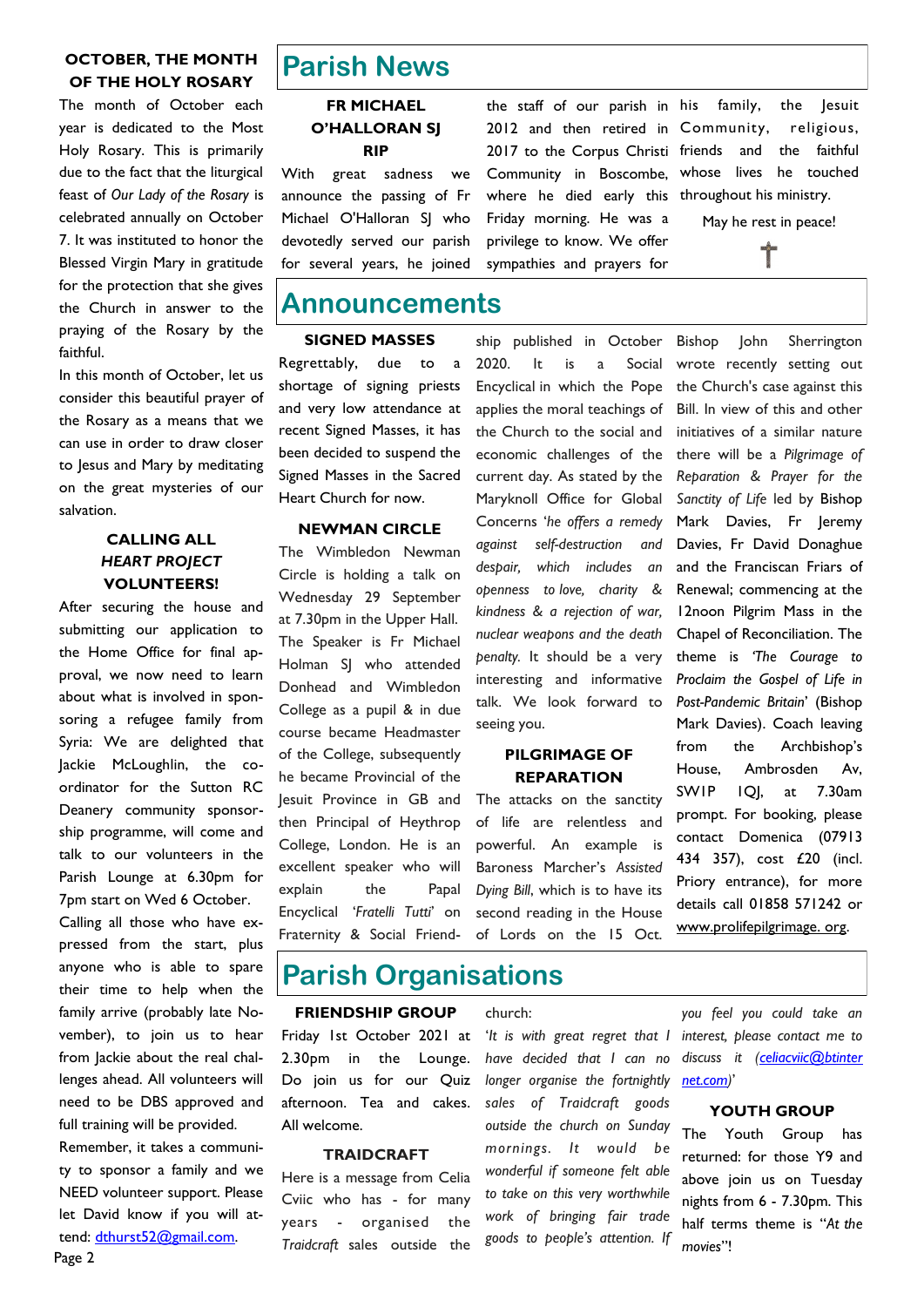### **Social & Cultural**

#### **GEORGE III**

The Wimbledon Synagogue will be hosting an event on Thursday 30 September at 7.30pm on YouTube (https://www.youtube.com/ c/WimbledonSynagogue):

Celebrated historian Andrew Roberts in a prepublication discussion with Professor Jeremy Black MBE on this major revisionist biography of George lll.

#### **EDGE HILL PLAYERS**

Edge Hill Players are delighted to present our new production *Showtime* on Fri 1 & Sat 2 Oct 2021 at 7.30pm in the Upper Hall. We will be performing a variety of songs from popular musicals as well as extracts by William Shakespeare and Oscar Wilde. For tickets (£15; £12

conc.) please visit [www.](http://www.edgehillplayers.com/)  [edgehillplayers.com](http://www.edgehillplayers.com/) or call 07742 230 493. There will be a cash bar & nibbles available. We very much look forward to taking to the stage once again and showcasing the amazing talent we are lucky to have in the parish!

#### **CHANGING OUR PLANET**

You are invited to a speaker evening in the lead up to COP26 with a Q&A session on Sat 9 Oct from 6- 8pm at Christ Church, Church Hall, Park Rd, West Wimbledon SW20 0RZ; organised by the Eco Church Group at Christ Church, tickets are free (www.eventbrite.co.uke/16 6175111231). For further

### **Exploring our Faith**

#### **SCRIPTURE FROM SCRATCH**

The London Jesuit Center offers an online course '*An introduction to the Old Testament'* starting on Thursday 30 September, then 7, 14, 21 & 28 October 2021 at 11am-12pm (online) or 7-8pm (online). The course is open to all designed to provide a manageable entry point to a subject area; accessible to those with little or no prior knowledge; course tutor: Brian Purfield; invited contribution: £65), *all courses are being delivered online* using Zoom app. For more

detailed information and to register, please visit: https:// londonjesuitcentre. org/intro -to-the-old-testament

#### **LOVE HEALS BODY MIND AND SPIRIT**

The LHBMS ministry invite you to a half day retreat of quiet reflection on Saturday 18 Oct at Sacred Heart Catholic Church, from 11am -11pm: Holy rosary, recorded talk by Sr Betty Nina MSJ (Spiritual Director Love Heals Body Mind & Spirit), discussion to follow on the talk, healing prayers; starting after the 10am Mass, tea & coffee. For further info

please contact [lovehealsbody](mailto:lovehealsbodymindspirit@gmail.com)  [mindspirit@gmail.com](mailto:lovehealsbodymindspirit@gmail.com) or 020

info: www.christchurch-west

**VACANCY** Ursuline Preparatory School currently have a vacancy for a lunchtime supervisor to actively supervise the pupils in the dining room, playground and throughout the school premises during the lunchtime period. The role involves helping to set up the dining hall, assisting & encouraging the children to eat their lunch, playground duty, clearing the dining hall. Working hours are from 11am - 1.45pm Mon-Fri, term time only. The salary will

wimbledon.org.

#### **A DAY WITH MARY**

8542 2476.

be about £6,980 p/a.

For more info & application please contact Helen Robinson, Bursar (020 8947 0859, bursar@ursulineprep.org).

You are invited to a *Day with Mary* on Sat 9 Oct at Our Lady and St Peter, Victoria Drive, SW19, from 9.30am-5pm; celebrant and preacher Fr. Philip de Freitas, Sermon on Our Lady by Fr Matthew Donnelly; during the day: Confession and Exposition of the Blessed Sacrament, please bring packed lunch. For more information please visit adaywithmary.org.

### *New to the Parish? Please introduce yourself to a member of the Parish Team after Mass and register online at https://sacredheart wimbledon.org.uk/ or by filling in a registration form, available at the back*

*of the church*.

#### **OPEN DAYS/EVENINGS** WIMBLEDON COLLEGE wel-

comes prospective parents and pupils for admission into Year 7 in September 2022 to a virtual open evening on Thursday 30 Sept from 5pm; registration via the College website to access the virtual event: www. wimbledoncollege.org.uk.

URSULINE PREP. SCHOOL invites you to Virtual Open Events on Wed 6 October at 7.30pm and on Wed 10 November at 9.30am; to sign up please visit www.ursuline prep.org/admissions/openevents

#### RICHARD CHALLONER

SCHOOL invites prospective parents and students to a Year 7 Open Evening on Thursday 30 Sept at 6pm, for detailed info please visit www.richard challoner.com or call 020 8330 5947.

MARYMOUNT Intl. School London invites you to an Open Day on Sat 9 Oct; 10am-11.30am; Please register via [https://www.marymountlon](https://www.marymountlondon.com/admissions/open-day)  [don.com/admissions/open-day](https://www.marymountlondon.com/admissions/open-day) or contact admissions@mary [mountlondon.com](mailto:admissions@marymountlondon.com) or 020 8949 0571, George Rd, Kingston, KT<sub>2</sub> 7PE

#### **SAFEGUARDING**

It is the policy of the Catholic Church in England and Wales to report all allegations of abuse to statutory authorities, regardless of whether the abuse occurred recently or in the past, or whether the accused person is living or deceased. If you are concerned about the welfare of a child or adult at risk, do not delay in contacting the police, using 999 if a child or adult is believed to be in immediate danger. Further safeguarding information can be found on the parish website.